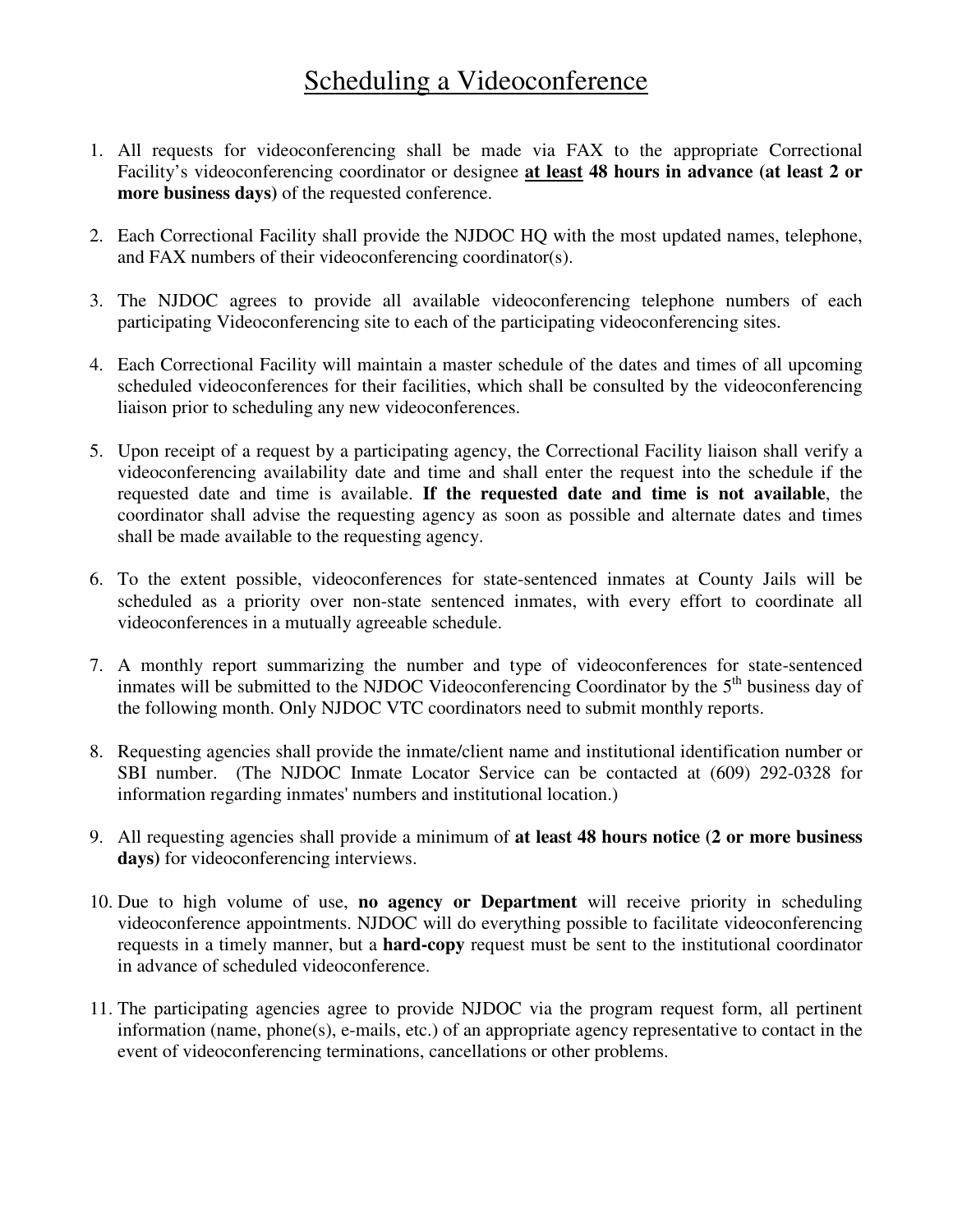## FOR AN OUT OF STATE CONFERENCE FOR NEW JERSEY INMATES:

- 1) State inmate for out-of-state conference.
	- a) If an out-of-state agency requests a videoconference with a New Jersey state inmate, the requesting agency will need to contact Donna Sweeney-Elrose at 609-984-9598 to confirm possible conflicts with New Jersey's Inter-State Compact Agreement.
	- b) Once confirmation to proceed has been given through NJDOC's Inter-State Compact Agreement, the out-of-state agency can request a videoconference with a New Jersey state inmate. This request can be made through the institution's videoconference coordinator.
	- c) If an out-of-state agency requests a videoconference with a state inmate, the requesting agency will initiate the conference call and will assume expenses.
	- d) If a New Jersey agency requests a videoconference with an out-of-state agency, the NJDOC sponsored agency will initiate the conference call.
- 2) Non-state inmate for out-of-state conference.
	- a) If an out-of-state agency requests a videoconference with a non-state inmate, the requesting agency will initiate the conference call and will assume expenses.
	- b) If a New Jersey agency requests a videoconference with a non-state inmate, such agency will contact NJDOC's Video Teleconferencing Program Manager (Frank Gonzalez) on a case by case basis for approval.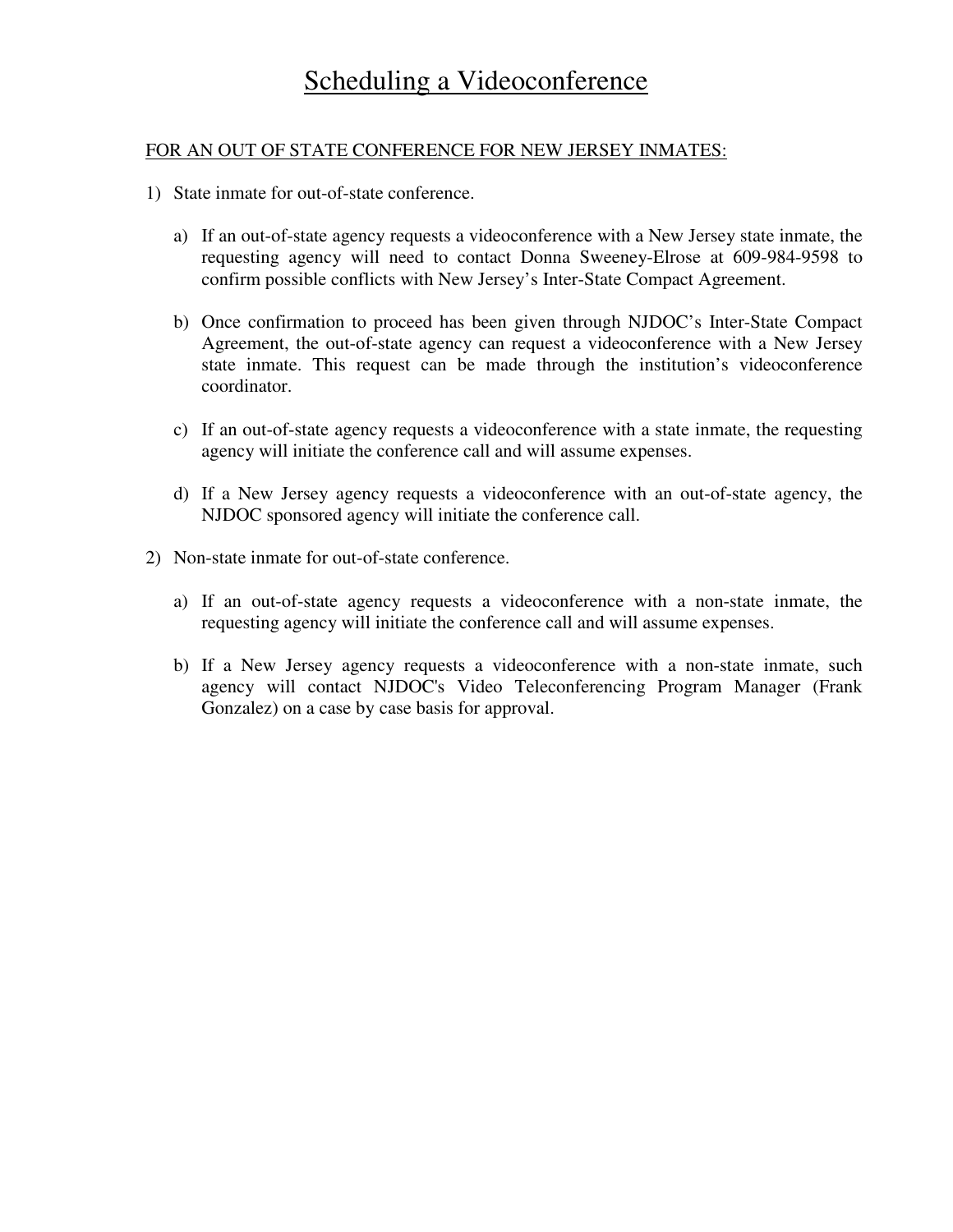## Procedures for a Videoconference

- 1. The Correctional Facility videoconferencing coordinator or designee will advise the post officer of all scheduled videoconferences.
- 2. The videoconferencing post officer will ensure that the proper inmate is present in the videoconferencing waiting area at least ten (10) minutes prior to his/her scheduled conference and shall ensure that the videoconferencing system and the facsimile machine are on and ready to receive incoming calls.
- 3. The appropriate representative of the participating agency shall initiate all videoconferences.
- 4. The NJDOC agrees to provide videoconferencing telephone number(s) to all participating agencies.
- 5. Videoconferencing shall be available at all NJDOC institutions listed on a daily basis from 8:00 AM to 4:00 PM, excluding weekends and holidays.
- 6. All parties agree that no videoconference with a NJDOC institution will be scheduled to terminate later than 4:00 PM.
- 7. Additional videoconferences beyond normal hours may be held if mutually agreed upon by both participating agencies. Prior arrangements will need to be made by the NJDOC VTC Coordinator, so you will need to justify your reasons to the institution's administration.
- 8. Correctional Facilities reserve the right to terminate any video conference in progress at the discretion of the post officer whenever an inmate's behavior is deemed inappropriate, or for other just cause.
- 9. Correctional Facilities reserve the right to terminate or cancel all videoconferencing at the discretion of the institutional administrator or his/her designee whenever security, staffing or other situations require such action.
- 10. In the event of the termination of a videoconference in progress or the cancellation of a scheduled videoconference(s), the Correctional Institution's videoconferencing coordinator shall inform the affected agencies by telephone as soon as is practicable.